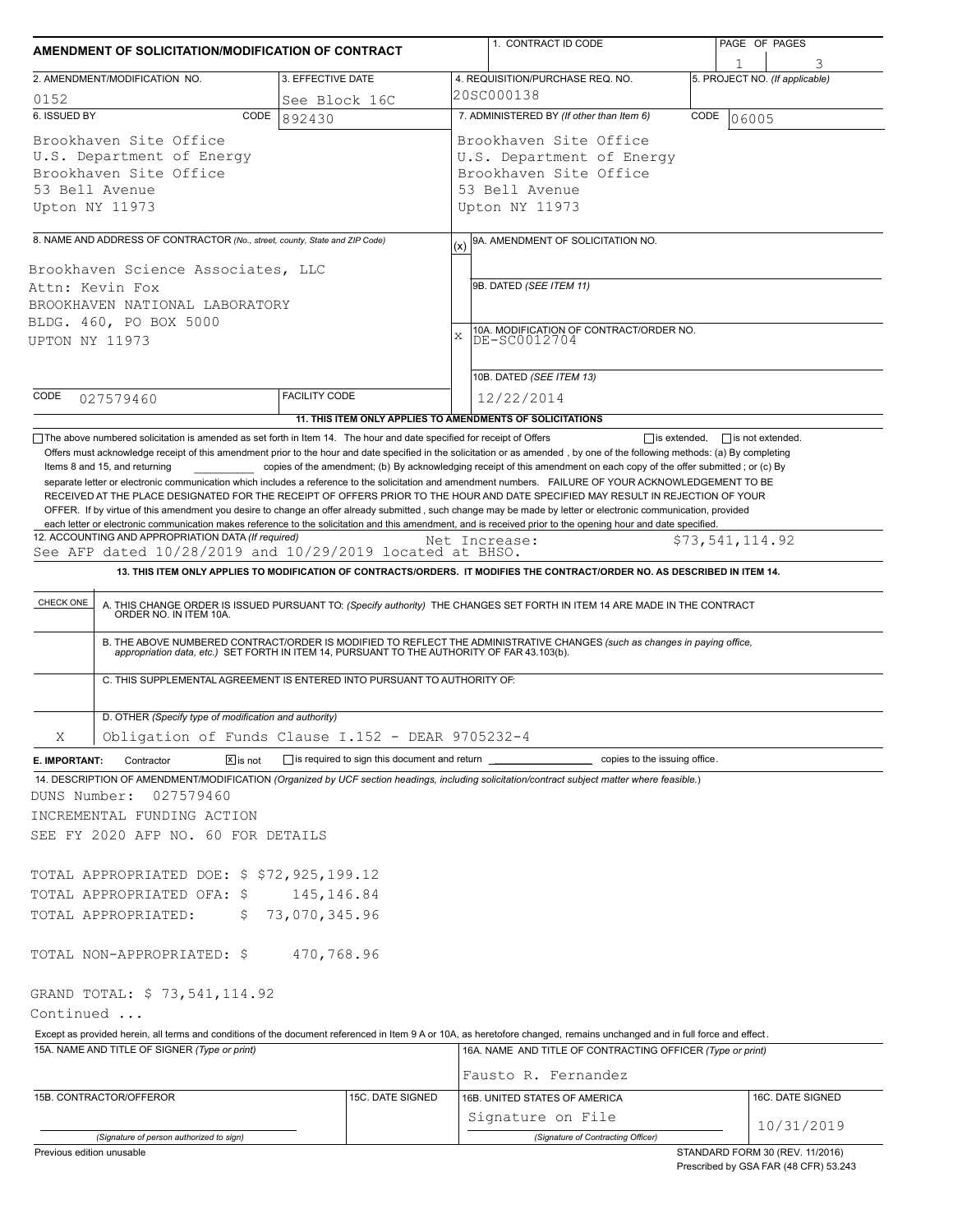**CONTINUATION SHEET** DE-SC0012704/0152 2 3 REFERENCE NO. OF DOCUMENT BEING CONTINUED **EXAMPLE A CONTINUED** 

NAME OF OFFEROR OR CONTRACTOR

Brookhaven Science Associates, LLC

| ITEM NO. | SUPPLIES/SERVICES                                                                                    | QUANTITY UNIT |     | <b>UNIT PRICE</b> | <b>AMOUNT</b> |
|----------|------------------------------------------------------------------------------------------------------|---------------|-----|-------------------|---------------|
| (A)      | (B)                                                                                                  | (C)           | (D) | (E)               | (F)           |
|          |                                                                                                      |               |     |                   |               |
|          |                                                                                                      |               |     |                   |               |
|          | PREVIOUS CONTRACT AMOUNT: \$3,187,492,534.36                                                         |               |     |                   |               |
|          | NEW CONTRACT AMOUNT:<br>\$3,261,033,649.28                                                           |               |     |                   |               |
|          |                                                                                                      |               |     |                   |               |
|          | INFORMATION LISTED BELOW IS AUTO-GENERATED                                                           |               |     |                   |               |
|          | CONTENT BY STRIPES:                                                                                  |               |     |                   |               |
|          | LIST OF CHANGES:                                                                                     |               |     |                   |               |
|          | Reason for Modification : Funding Only Action<br>Total Amount for this Modification: \$73,541,114.92 |               |     |                   |               |
|          | New Total Amount for this Version:                                                                   |               |     |                   |               |
|          | \$3,261,033,649.28                                                                                   |               |     |                   |               |
|          | New Total Amount for this Award: \$3,261,033,649.28                                                  |               |     |                   |               |
|          | Obligated Amount for this Modification:                                                              |               |     |                   |               |
|          | \$73,070,345.96                                                                                      |               |     |                   |               |
|          | New Total Obligated Amount for this Award:                                                           |               |     |                   |               |
|          | \$3,260,562,880.32                                                                                   |               |     |                   |               |
|          | CHANGES FOR LINE ITEM NUMBER: 1                                                                      |               |     |                   |               |
|          | Total Amount changed from \$3,187,492,534.36 to                                                      |               |     |                   |               |
|          | \$3,261,033,649.28<br>Obligated Amount for this modification:                                        |               |     |                   |               |
|          | \$73,070,345.96                                                                                      |               |     |                   |               |
|          |                                                                                                      |               |     |                   |               |
|          | CHANGES FOR DELIVERY LOCATION: 06005                                                                 |               |     |                   |               |
|          | Amount changed from \$3,187,492,534.36 to                                                            |               |     |                   |               |
|          | \$3,261,033,649.28                                                                                   |               |     |                   |               |
|          |                                                                                                      |               |     |                   |               |
|          | NEW ACCOUNTING CODE ADDED:<br>Account code:                                                          |               |     |                   |               |
|          | See AFP dated 10-28 located at BHSO [Appropriated]                                                   |               |     |                   |               |
|          | Fund 00000                                                                                           |               |     |                   |               |
|          | Appr Year 0000                                                                                       |               |     |                   |               |
|          | Allottee 00                                                                                          |               |     |                   |               |
|          | Reporting Entity 000000                                                                              |               |     |                   |               |
|          | Object Class 00000                                                                                   |               |     |                   |               |
|          | Program 0000000                                                                                      |               |     |                   |               |
|          | Project 0000000<br>WFO 0000000                                                                       |               |     |                   |               |
|          | Local Use 0000000                                                                                    |               |     |                   |               |
|          | Quantity: 0                                                                                          |               |     |                   |               |
|          | Amount: \$72,925,199.12                                                                              |               |     |                   |               |
|          | Percent: 2.23626                                                                                     |               |     |                   |               |
|          | Subject To Funding: N                                                                                |               |     |                   |               |
|          | Payment Address:                                                                                     |               |     |                   |               |
|          | Payment - Direct Payment                                                                             |               |     |                   |               |
|          | from U.S. Dept of Treasury                                                                           |               |     |                   |               |
|          | NEW ACCOUNTING CODE ADDED:                                                                           |               |     |                   |               |
|          | Continued                                                                                            |               |     |                   |               |
|          |                                                                                                      |               |     |                   |               |
|          |                                                                                                      |               |     |                   |               |
|          |                                                                                                      |               |     |                   |               |
|          |                                                                                                      |               |     |                   |               |